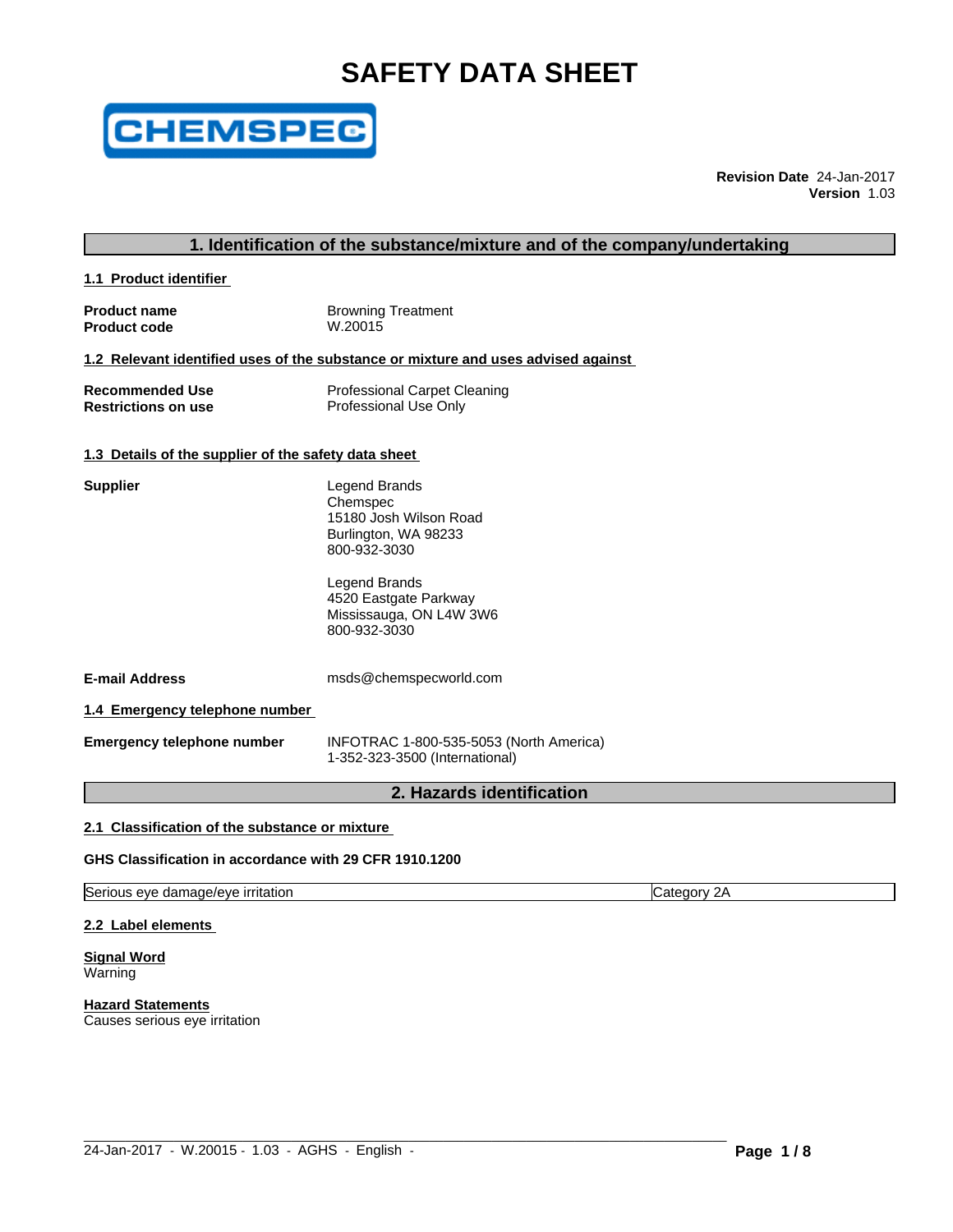

**Precautionary Statements - Prevention** Wash face, hands and any exposed skin thoroughly after handling Wear eye protection/ face protection

#### **Precautionary Statements - Response**

IF IN EYES: Rinse cautiously with water for several minutes. Remove contact lenses, if present and easy to do. Continue rinsing If eye irritation persists: Get medical advice/attention

#### **2.3. Other Hazards Hazards not otherwise classified (HNOC)** Not Applicable

#### **2.4 Other information**

Not Applicable

**Unknown Acute Toxicity** < 1% of the mixture consists of ingredient(s) of unknown toxicity

# **3. Composition/Information on Ingredients**

# **Substance**

**Mixture**

| <b>Chemical Name</b>                                                                    | CAS-No                   | نه د.<br>Weiaht<br>70 |  |  |
|-----------------------------------------------------------------------------------------|--------------------------|-----------------------|--|--|
| <b>FITE</b><br>METABISULI<br>$\sim$<br>SODIUM                                           | $- -$<br>7681<br>-57 - P |                       |  |  |
| The exact perceptage (concentration) of compecition has been withhold as a trade secret |                          |                       |  |  |

The exact percentage (concentration) of composition has been withheld as a trade secret.

# **4. First aid measures**

#### **4.1 Description of first-aid measures**

| <b>General advice</b>                                           | Show this safety data sheet to the doctor in attendance.                                                                     |  |
|-----------------------------------------------------------------|------------------------------------------------------------------------------------------------------------------------------|--|
| Eye contact                                                     | Remove contact lenses, if present. Rinse thoroughly with plenty of water for at least 15<br>minutes and consult a physician. |  |
| <b>Skin contact</b>                                             | Wash off immediately with soap and plenty of water. Remove all contaminated clothes and<br>shoes.                            |  |
| <b>Inhalation</b>                                               | Move to fresh air.                                                                                                           |  |
| Ingestion                                                       | Gently wipe or rinse the inside of the mouth with water.                                                                     |  |
| 4.2 Most important symptoms and effects, both acute and delayed |                                                                                                                              |  |
| <b>Symptoms</b>                                                 | See Section 2.2, Label Elements and/or Section 11, Toxicological effects.                                                    |  |
|                                                                 | 4.3 Indication of any immediate medical attention and special treatment needed                                               |  |
| Notes to physician                                              | Treat symptomatically.                                                                                                       |  |
|                                                                 |                                                                                                                              |  |

 $\_$  ,  $\_$  ,  $\_$  ,  $\_$  ,  $\_$  ,  $\_$  ,  $\_$  ,  $\_$  ,  $\_$  ,  $\_$  ,  $\_$  ,  $\_$  ,  $\_$  ,  $\_$  ,  $\_$  ,  $\_$  ,  $\_$  ,  $\_$  ,  $\_$  ,  $\_$  ,  $\_$  ,  $\_$  ,  $\_$  ,  $\_$  ,  $\_$  ,  $\_$  ,  $\_$  ,  $\_$  ,  $\_$  ,  $\_$  ,  $\_$  ,  $\_$  ,  $\_$  ,  $\_$  ,  $\_$  ,  $\_$  ,  $\_$  ,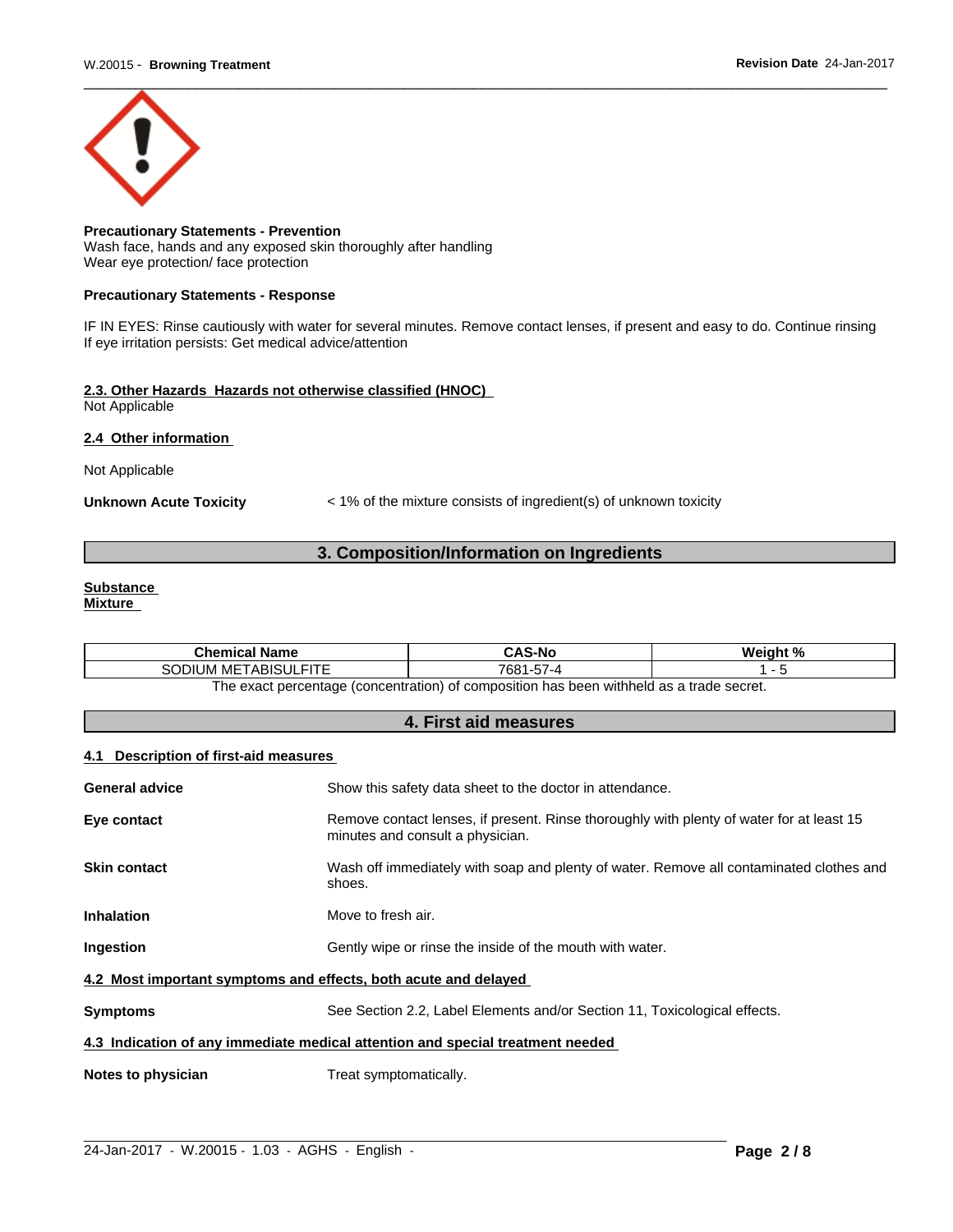# **5. Fire-Fighting Measures**

#### **5.1 Extinguishing media**

#### **Suitable extinguishing media**

Water spray. Foam. Dry powder.

**Unsuitable Extinguishing Media** None.

#### **5.2 Special hazards arising from the substance or mixture**

#### **Special Hazard**

Hazardous decomposition products formed under fire conditions

**Hazardous Combustion Products** No information available.

#### **Explosion Data Sensitivity to Mechanical Impact** None. **Sensitivity to Static Discharge** None.

#### **5.3 Advice for firefighters**

As in any fire, wear self-contained breathing apparatus pressure-demand, MSHA/NIOSH (approved or equivalent) and full protective gear.

# **6. Accidental Release Measures**

#### **6.1 Personal precautions, protective equipment and emergency procedures**

Use personal protective equipment.

#### **6.2 Environmental precautions**

Dike to collect large liquid spills. See Section 12 for additional Ecological information.

#### **6.3 Methods and materials for containment and cleaning up**

| <b>Methods for Containment</b> | Prevent further leakage or spillage if safe to do so.                                                                                                                                                                             |  |  |
|--------------------------------|-----------------------------------------------------------------------------------------------------------------------------------------------------------------------------------------------------------------------------------|--|--|
| Methods for cleaning up        | Contain spillage, soak up with non-combustible absorbent material, (e.g. sand, earth,<br>diatomaceous earth, vermiculite) and transfer to a container for disposal according to local /<br>national regulations (see section 13). |  |  |

# **7. Handling and storage**

#### **7.1 Precautions for safe handling**

|                                                                  | 8. Exposure controls/personal protection                                                                        |  |
|------------------------------------------------------------------|-----------------------------------------------------------------------------------------------------------------|--|
| <b>Materials to Avoid</b>                                        | Strong oxidizing agents.                                                                                        |  |
| <b>Storage Conditions</b>                                        | Use only in area provided with appropriate exhaust ventilation. Keep tightly closed in a dry<br>and cool place. |  |
| 7.2 Conditions for safe storage, including any incompatibilities |                                                                                                                 |  |
| <b>Hygiene measures</b>                                          | When using, do not eat, drink or smoke.                                                                         |  |
| Advice on safe handling                                          | Wear personal protective equipment.                                                                             |  |
|                                                                  |                                                                                                                 |  |

 $\_$  ,  $\_$  ,  $\_$  ,  $\_$  ,  $\_$  ,  $\_$  ,  $\_$  ,  $\_$  ,  $\_$  ,  $\_$  ,  $\_$  ,  $\_$  ,  $\_$  ,  $\_$  ,  $\_$  ,  $\_$  ,  $\_$  ,  $\_$  ,  $\_$  ,  $\_$  ,  $\_$  ,  $\_$  ,  $\_$  ,  $\_$  ,  $\_$  ,  $\_$  ,  $\_$  ,  $\_$  ,  $\_$  ,  $\_$  ,  $\_$  ,  $\_$  ,  $\_$  ,  $\_$  ,  $\_$  ,  $\_$  ,  $\_$  ,

### **8.1 Exposure Guidelines**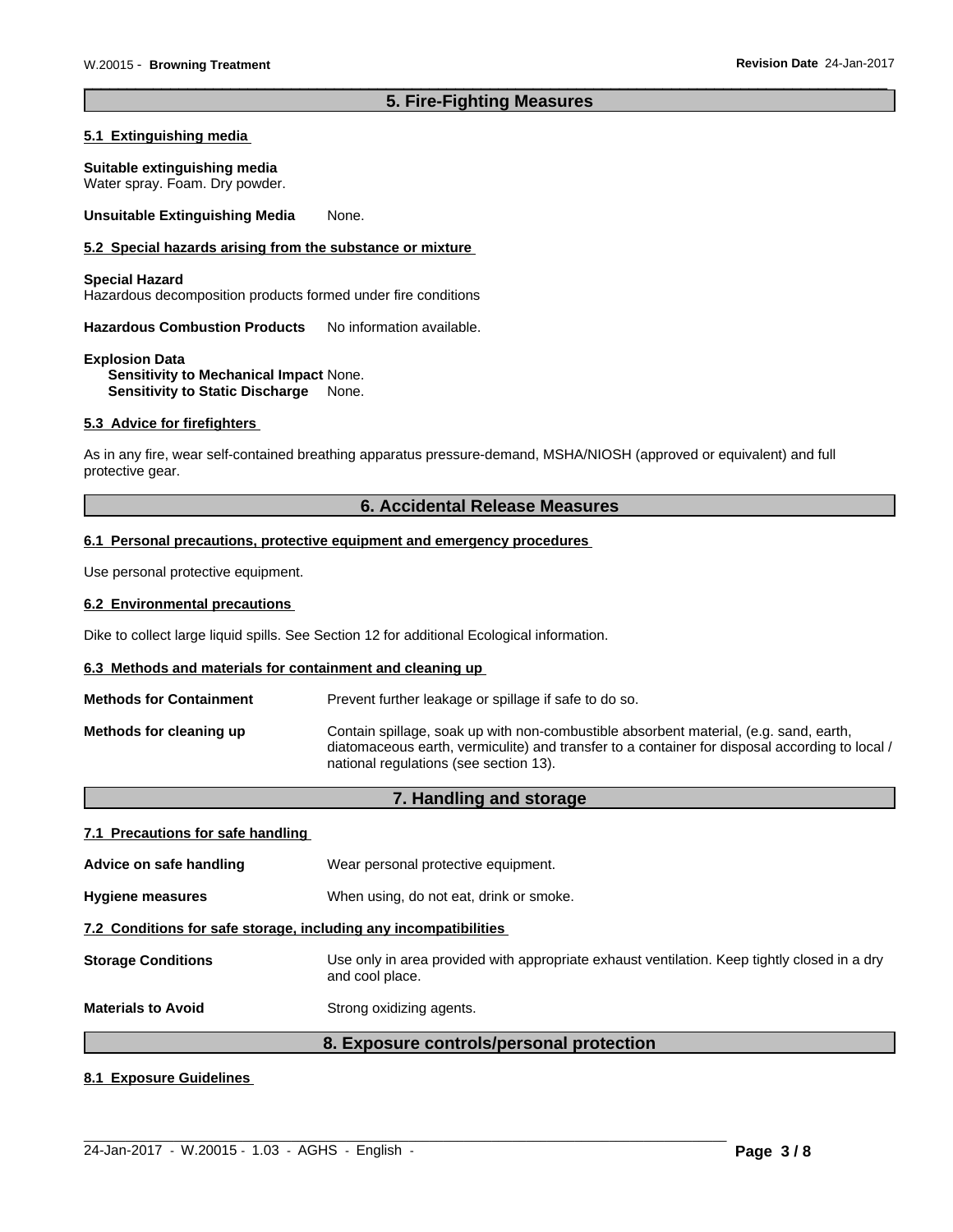| <b>Chemical Name</b>           | <b>ACGIH TLV</b>        | <b>OSHA PEL</b> | British Columbia        | Alberta        | Quebec                  | <b>Ontario TWAEV</b>    |
|--------------------------------|-------------------------|-----------------|-------------------------|----------------|-------------------------|-------------------------|
| Sodium<br><b>METABISULFITE</b> | TWA: $5 \text{ mg/m}^3$ |                 | TWA: $5 \text{ ma/m}^3$ | TWA: 5 $ma/m3$ | TWA: $5 \text{ ma/m}^3$ | TWA: $5 \text{ ma/m}^3$ |
| 7681-57-4                      |                         |                 |                         |                |                         |                         |

#### **8.2 Appropriate engineering controls**

#### **Engineering Measures** Showers

Eyewash stations Ventilation systems.

#### **8.3 Individual protection measures, such as personal protective equipment**

| <b>Eye/Face Protection</b>    | Safety glasses with side-shields.                                        |
|-------------------------------|--------------------------------------------------------------------------|
| Skin and body protection      | Long sleeved clothing.                                                   |
| <b>Respiratory protection</b> | In case of insufficient ventilation wear suitable respiratory equipment. |
| <b>Hygiene measures</b>       | See section 7 for more information                                       |

# **9. Physical and chemical properties**

# **9.1 Information on basic physical and chemical properties**

| <b>Physical state</b>                                   | Liquid             |                          |                          |
|---------------------------------------------------------|--------------------|--------------------------|--------------------------|
| Appearance                                              | Clear              | <b>Color</b>             | Colorless                |
| Odor                                                    | Sulphurous         | <b>Odor Threshold</b>    | No information available |
| <b>Property</b>                                         | Values             | Remarks • Methods        |                          |
| pН                                                      | 3.9                |                          |                          |
| Melting/freezing point                                  |                    | No information available |                          |
| <b>Boiling point/boiling range</b>                      |                    | No information available |                          |
| <b>Flash Point</b>                                      | Not applicable     |                          |                          |
| <b>Evaporation rate</b>                                 |                    | No information available |                          |
| Flammability (solid, gas)                               |                    | No information available |                          |
| <b>Flammability Limits in Air</b>                       |                    |                          |                          |
| upper flammability limit                                |                    | No information available |                          |
| lower flammability limit                                |                    | No information available |                          |
| Vapor pressure                                          |                    | No information available |                          |
| Vapor density                                           |                    | No information available |                          |
| <b>Specific Gravity</b>                                 | 1.02               |                          |                          |
| <b>Water solubility</b>                                 | completely soluble |                          |                          |
| Solubility in other solvents                            |                    | No information available |                          |
| <b>Partition coefficient</b>                            |                    | No information available |                          |
| <b>Autoignition temperature</b>                         |                    | No information available |                          |
| <b>Decomposition temperature</b>                        |                    | No information available |                          |
| <b>Viscosity, kinematic</b>                             |                    | No information available |                          |
| Viscosity, dynamic                                      |                    | No information available |                          |
| <b>Explosive properties</b>                             |                    | No information available |                          |
| <b>Oxidizing Properties</b>                             |                    | No information available |                          |
| 9.2 Other information                                   |                    |                          |                          |
| <b>Volatile organic compounds (VOC)</b> None<br>content |                    |                          |                          |

# **10. Stability and Reactivity**

 $\_$  ,  $\_$  ,  $\_$  ,  $\_$  ,  $\_$  ,  $\_$  ,  $\_$  ,  $\_$  ,  $\_$  ,  $\_$  ,  $\_$  ,  $\_$  ,  $\_$  ,  $\_$  ,  $\_$  ,  $\_$  ,  $\_$  ,  $\_$  ,  $\_$  ,  $\_$  ,  $\_$  ,  $\_$  ,  $\_$  ,  $\_$  ,  $\_$  ,  $\_$  ,  $\_$  ,  $\_$  ,  $\_$  ,  $\_$  ,  $\_$  ,  $\_$  ,  $\_$  ,  $\_$  ,  $\_$  ,  $\_$  ,  $\_$  ,

### **10.1 Reactivity**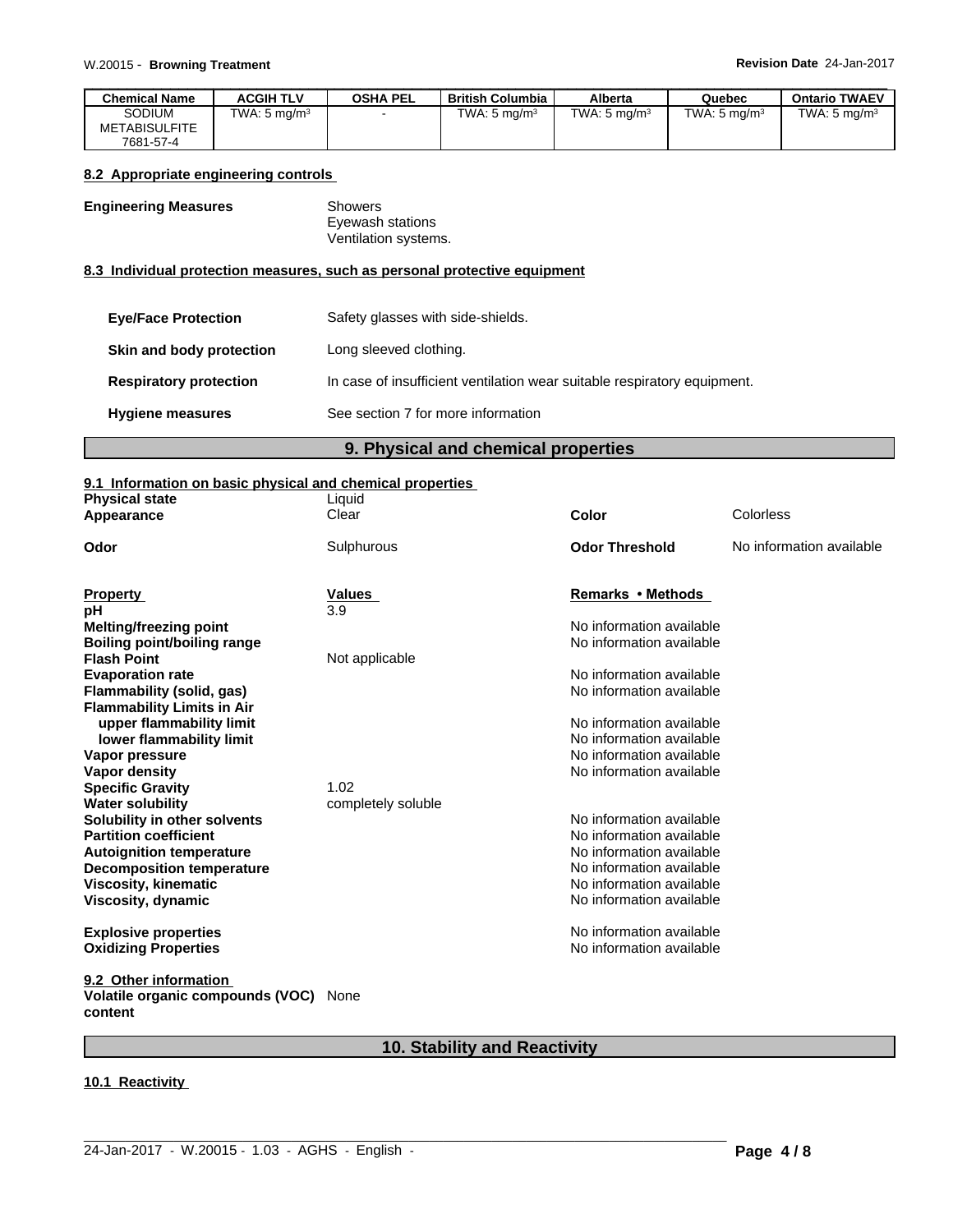No data available

#### **10.2 Chemical stability**

Stable under recommended storage conditions

#### **10.3 Possibility of hazardous reactions**

None under normal processing.

#### **10.4 Conditions to Avoid**

Direct sources of heat.

#### **10.5 Incompatible Materials**

Strong oxidizing agents.

#### **10.6 Hazardous Decomposition Products**

Carbon dioxide (CO2), carbon monoxide (CO), oxides of nitrogen (NOx), dense black smoke.

#### **11. Toxicological information**

#### **11.1 Acute toxicity**

#### **Numerical measures of toxicity: Product Information**

#### **The following values are calculated based on chapter 3.1 of the GHS document**

**Unknown Acute Toxicity**  $\leq 1\%$  of the mixture consists of ingredient(s) of unknown toxicity

**Oral LD50** 54,052.00 mg/kg mg/l

#### **Numerical measures of toxicity: Component Information**

| Chemical Name                  | LD50 Oral                    | <b>LD50 Dermal</b> | <b>LC50 Inhalation</b> |
|--------------------------------|------------------------------|--------------------|------------------------|
| <b>METABISULFITE</b><br>Sodium | 1310 mg/kg<br>$DA+$<br>: Rai |                    |                        |
| 7681-57-4                      |                              |                    |                        |

#### **11.2 Information on toxicologicaleffects**

#### **Skin corrosion/irritation**

Product Information • No information available Component Information

• No information available

# **Serious eye damage/eye irritation**

Product Information

• May cause eye irritation

Component Information

• No information available

# **Respiratory or skin sensitization**

Product Information • No information available Component Information • No information available

#### **Germ cell mutagenicity**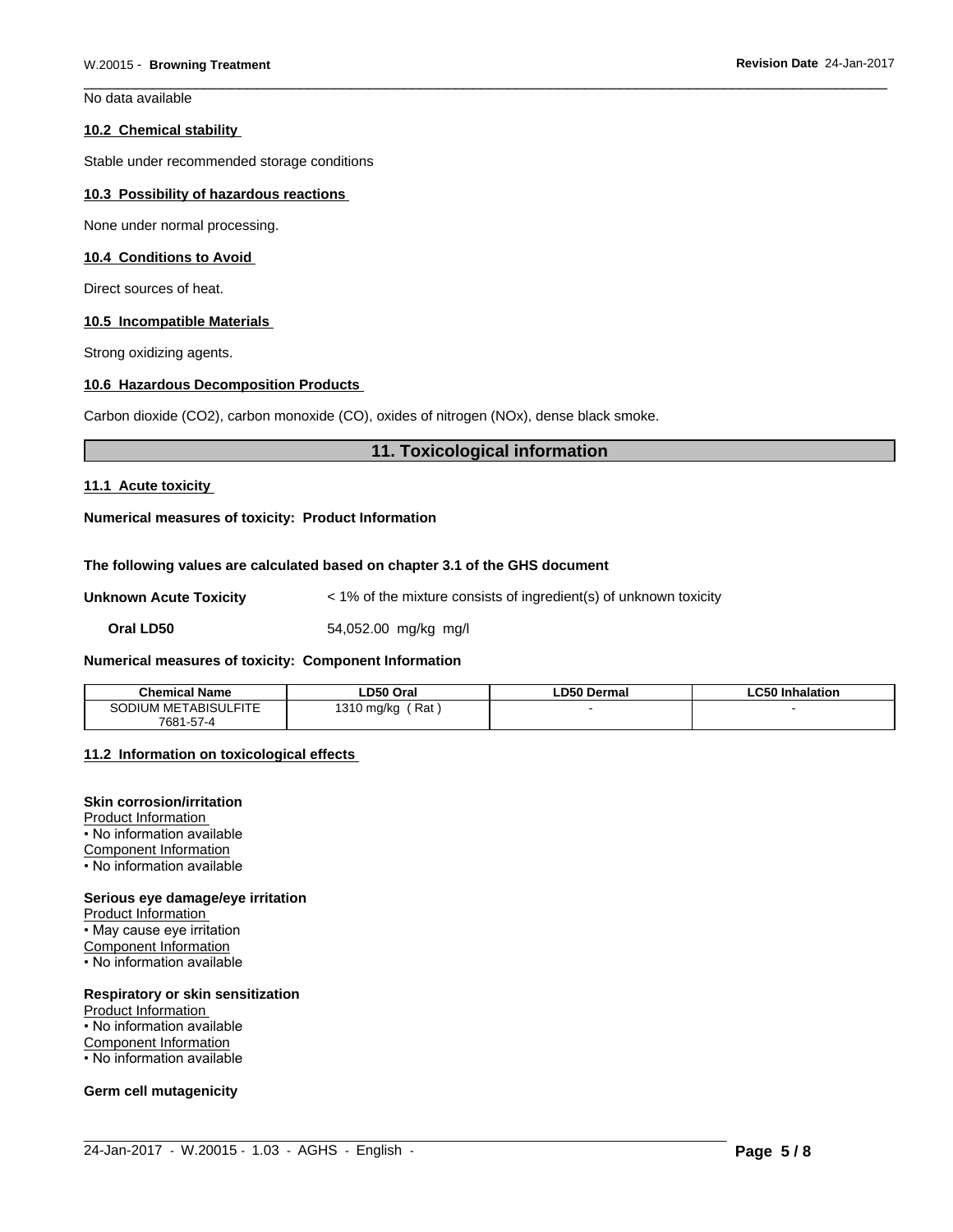Product Information • No information available Component Information • No information available

# **Carcinogenicity**

Product Information • No information available Component Information

• No information available

# **Reproductive toxicity**

Product Information • No information available Component Information • No information available

# **STOT - single exposure**

No information available

# **STOT - repeated exposure**

No information available

#### **Other adverse effects**

Product Information • No information available Component Information • No information available

#### **Aspiration hazard**

Product Information

- No information available
- Component Information
- No information available

# **12. Ecological information**

# **12.1 Toxicity**

**Ecotoxicity No information available** 

#### $<$  1 % of the mixture consists of components(s) of unknown hazards to the aquatic environment

#### **Ecotoxicity effects**

| <b>Chemical Name</b> | Toxicity to algae               | Toxicity to fish                    | Toxicity to daphnia and other |
|----------------------|---------------------------------|-------------------------------------|-------------------------------|
|                      |                                 |                                     | aquatic invertebrates         |
| SODIUM METABISULFITE | EC50: 72 h Desmodesmus          | ILC50: 96 h Lepomis macrochirus 32I |                               |
| 7681-57-4            | subspicatus 48 mg/L EC50: 96 h  | mg/L static                         |                               |
|                      | Desmodesmus subspicatus 40 mg/L |                                     |                               |

#### **12.2 Persistence and degradability**

No information available.

#### **12.3 Bioaccumulative potential**

#### Discharge into the environment must be avoided

| Chemi<br>emical Name           | Pow<br>loc |
|--------------------------------|------------|
| I METABISULFITE<br>۹r<br>JDIUM | ິ.         |
| 7681-57-4                      |            |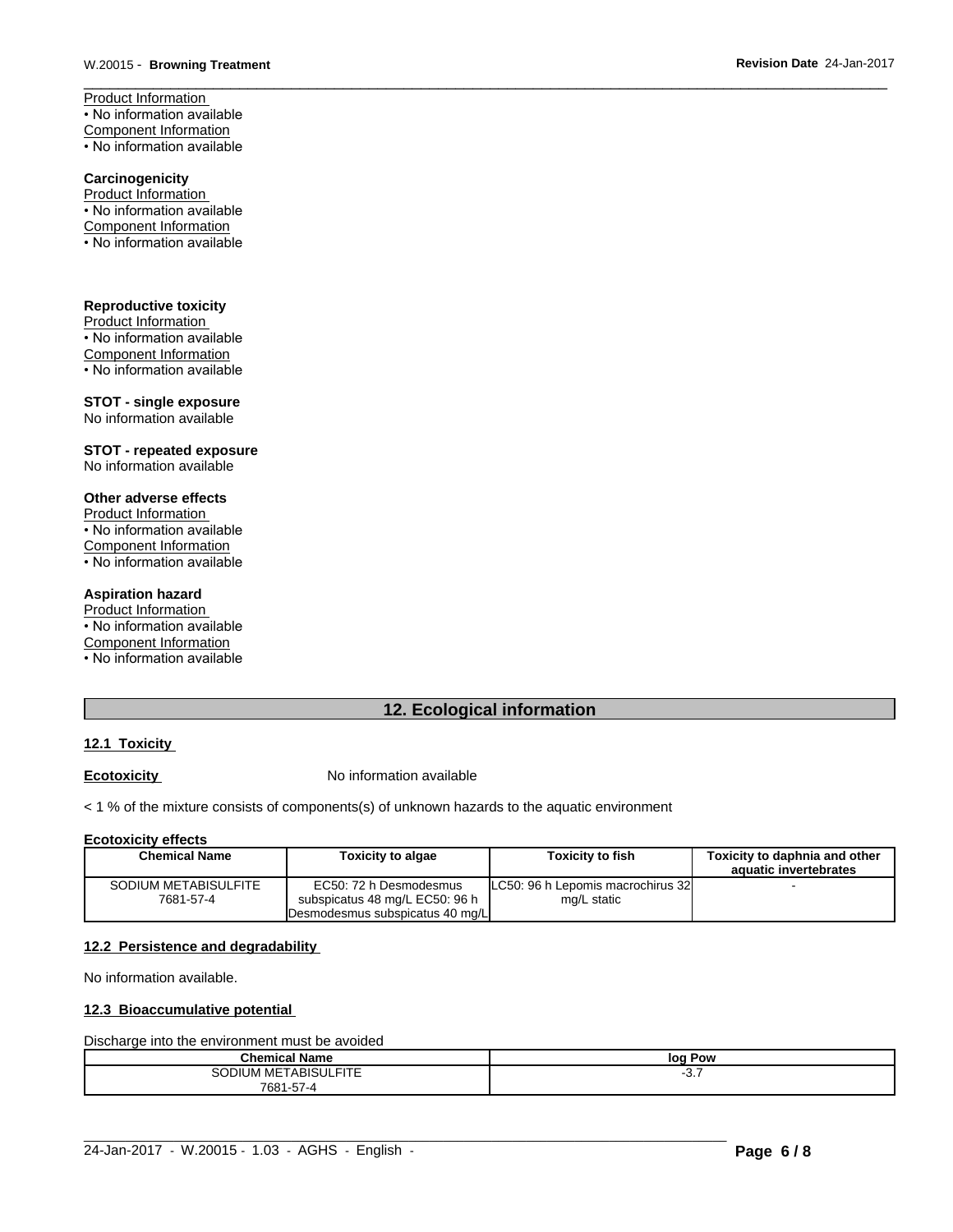#### **12.4 Mobility in soil**

No information available.

### **12.5 Other adverse effects**

No information available

# **13. Disposal Considerations**

#### **13.1 Waste treatment methods**

Disposal should be in accordance with applicable regional, national and local laws and regulations.

| <b>14. Transport Information</b>                                                                                      |                                                                                                          |  |  |  |  |
|-----------------------------------------------------------------------------------------------------------------------|----------------------------------------------------------------------------------------------------------|--|--|--|--|
|                                                                                                                       |                                                                                                          |  |  |  |  |
| <b>DOT</b>                                                                                                            | Limited quantity                                                                                         |  |  |  |  |
| <b>MEX</b>                                                                                                            |                                                                                                          |  |  |  |  |
| <b>IMDG</b><br>Proper shipping name<br><b>Hazard class</b><br>UN<br><b>Packing Group</b>                              | Limited quantity<br>2693 - Bisulphites, aqueous solution, n.o.s (SODIUM METABISULFITE)<br>8<br>2693<br>Ш |  |  |  |  |
| <b>IATA</b><br>UN<br>Proper shipping name<br><b>Hazard class</b><br><b>Packing Group</b><br><b>Special Provisions</b> | Air transport is not recommended.<br>$\overline{\phantom{0}}$                                            |  |  |  |  |

| 15. Regulatory information                                                      |          |  |  |  |  |
|---------------------------------------------------------------------------------|----------|--|--|--|--|
| International Inventories<br>15.1                                               |          |  |  |  |  |
| <b>TSCA</b>                                                                     | Complies |  |  |  |  |
| <b>DSL</b>                                                                      | Complies |  |  |  |  |
| <b>EINECS/ELINCS</b>                                                            | Complies |  |  |  |  |
| <b>ENCS</b>                                                                     | Complies |  |  |  |  |
| <b>IECSC</b>                                                                    | Complies |  |  |  |  |
| <b>KECL</b>                                                                     | Complies |  |  |  |  |
| <b>PICCS</b>                                                                    | Complies |  |  |  |  |
| <b>AICS</b>                                                                     | Complies |  |  |  |  |
| <b>NZIoC</b>                                                                    | Complies |  |  |  |  |
| <b>TSCA</b> - United States Toxic Substances Control Act Section 8(b) Inventory |          |  |  |  |  |

 **DSL** - Canadian Domestic Substances List

 **EINECS/ELINCS** - European Inventory of Existing Chemical Substances/European List of Notified Chemical Substances

 $\_$  ,  $\_$  ,  $\_$  ,  $\_$  ,  $\_$  ,  $\_$  ,  $\_$  ,  $\_$  ,  $\_$  ,  $\_$  ,  $\_$  ,  $\_$  ,  $\_$  ,  $\_$  ,  $\_$  ,  $\_$  ,  $\_$  ,  $\_$  ,  $\_$  ,  $\_$  ,  $\_$  ,  $\_$  ,  $\_$  ,  $\_$  ,  $\_$  ,  $\_$  ,  $\_$  ,  $\_$  ,  $\_$  ,  $\_$  ,  $\_$  ,  $\_$  ,  $\_$  ,  $\_$  ,  $\_$  ,  $\_$  ,  $\_$  ,

 **PICCS** - Philippines Inventory of Chemicals and Chemical Substances

 **ENCS** - Japan Existing and New Chemical Substances

 **IECSC** - China Inventory of Existing Chemical Substances

 **KECL** - Korean Existing and Evaluated Chemical Substances

 **PICCS** - Philippines Inventory of Chemicals and Chemical Substances

 **AICS** - Australian Inventory of Chemical Substances

 **NZIoC** - New Zealand Inventory of Chemicals

#### **15.2 U.S. Federal Regulations**

#### **SARA 313**